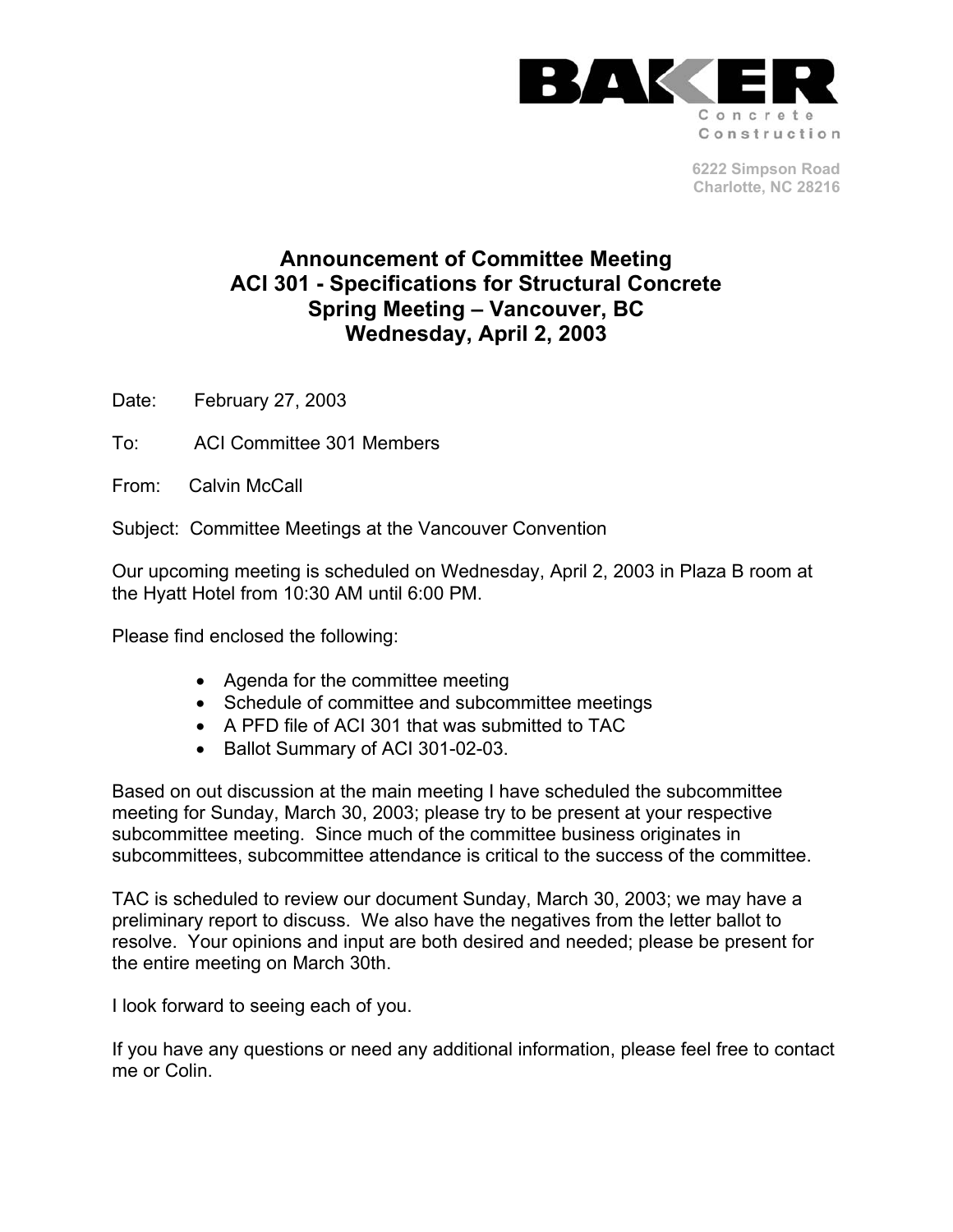## **Agenda of Committee Meeting ACI 301 - Specifications for Structural Concrete Spring Meeting – Vancouver, BC**

**Wednesday, April 2, 2003 10:30 AM – 6:00 PM Plaza B Room, Hyatt Hotel** 

- 1. Call to Order
- 2. Introduction of Members
- 3. Minutes of Fall, 2002 Meeting in Phoenix, AZ
- 4. Announcements
	- a) Next meeting September 27-October 1, 2003, Sheraton Boston Hotel & Towers, Boston, MA
	- b) Changes in membership
	- c) Roster update
	- d) Web site
	- e) Other announcements
- 5. Results of letter ballot 301-02-03
- 6. Summary of TAC Comments
- 7. Subcommittee Reports:
	- a) 301 A Domingo Carreira
	- b) 301 B Dave Gustafson
	- c) 301 C Jamie Farny
	- d) 301 D Roy Keck
	- e) 301 E Steve Close
- 8. Old Business
	- a) Coordination of ACI Specifications
- 9. New Business
- 10. Adjourn